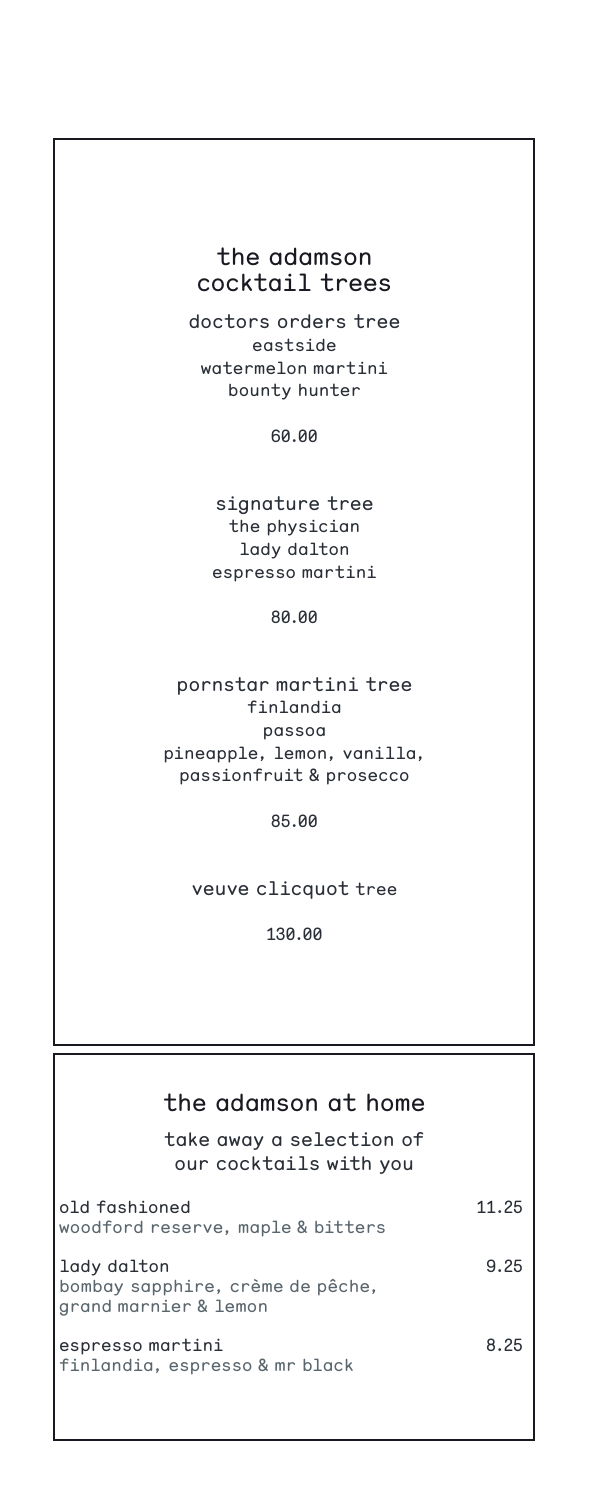# cocktails

# signature

| lady dalton<br>bombay sapphire, crème de pêche<br>grand marnier & lemon        | 9.25  |
|--------------------------------------------------------------------------------|-------|
| smokey old fashioned<br>woodford reserve, maple,<br>bitters & applewood smoke  | 11.25 |
| the physician<br>finlandia, st germain, cranberry,<br>lemon, raspberry & mint  | 8.95  |
| cosmopolitan<br>grey goose citron, cointreau,<br>cranberry & lime              | 11.25 |
| pornstar martini<br>finlandia, passoa, pineapple,<br>lemon, vanilla & prosecco | 9.50  |
| the 150th<br>eden mill golf gin, apple, peach,<br>lemon & white wine           | 9.25  |

# doctors orders

| east side<br>bombay sapphire, lime & mint           | 6.95 |
|-----------------------------------------------------|------|
| watermelon martini<br>finlandia, watermelon & lemon | 6.95 |
| bounty hunter<br>bacardi coconut & lime             | 6.95 |

### no & low

| the placebo<br>pineapple, cranberry, vanilla,<br>lemon & codorniu | 4.95 |
|-------------------------------------------------------------------|------|
| queen bee<br>tanguerey 0% gin, lemon, honey &<br>whites           | 6.95 |
| raspberry sling<br>raspberry, grenadine, lemon &<br>soda          | 4.95 |
| apple & ginger mojito<br>apple, lime, mint & ginger beer          | 5.95 |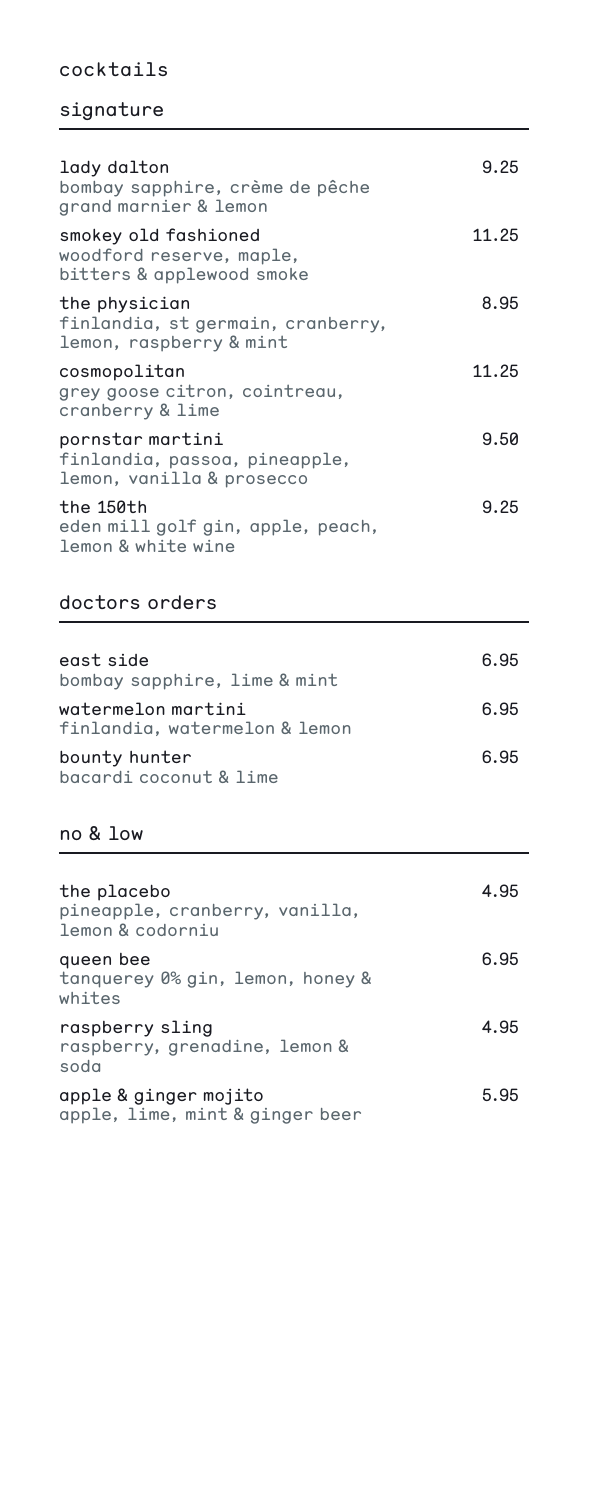| french 75<br>bombay sapphire, lemon, sugar<br>& veuve clicquot                      | 18.95 |
|-------------------------------------------------------------------------------------|-------|
| classic champagne cocktail<br>hennessy vs, brown sugar,<br>bitters & veuve clicquot | 18.95 |
| apple of my eye<br>belvedere, apple, peach & veuve clicquot                         | 18.95 |

## classics

| mojito<br>bacardi carta blanca, lime, mint<br>& soda                                                                    | 7.95  |
|-------------------------------------------------------------------------------------------------------------------------|-------|
| espresso martini<br>finlandia, espresso & mr black                                                                      | 8.95  |
| negroni<br>bombay sapphire, campari &<br>antica formula                                                                 | 8.75  |
| zombie<br>bacardi rum blend, orange, pineapple<br>falernum, passionfruit, lime,<br>bitters & overproof rum              | 12.95 |
| long island ice tea<br>finlandia, bombay sapphire,<br>bacardi carta blanca, el jimador,<br>cointreau, lemon & coca-cola | 10.25 |
| whisky sour<br>glenmorangie, lemon, whites & bitters                                                                    | 10.25 |

# house cocktails

| frozen mango margarita<br>patron silver, mango, agave & lime                                                       | 9.95  |
|--------------------------------------------------------------------------------------------------------------------|-------|
| thou bonnie gem<br>glenmorangie, lemongrass & ginger,<br>lemon, maple & bitters                                    | 9.95  |
| white sangria<br>chenin blanc, bombay sapphire,<br>lychee, passionfruit, apple,<br>mint, cucumber, lime & lemonade | 11.50 |
| dr chilli<br>el jimador, passionfruit, red chilli,<br>cucumber, lime & ginger beer                                 | 8.75  |
| french gimlet<br>belvedere, st germain, apple,<br>lime & cordial                                                   | 9.50  |
| amaretto cobbler<br>disaranno, mr black, cointreau & lemon                                                         | 8.95  |
| strawberry colada<br>bacardi coconut rum, strawberry, lime,<br>coconut milk & cream                                | 8.95  |
| frozen strawberry daiquiri<br>bacardi carta blanca, strawberry &<br>lime                                           | 8.25  |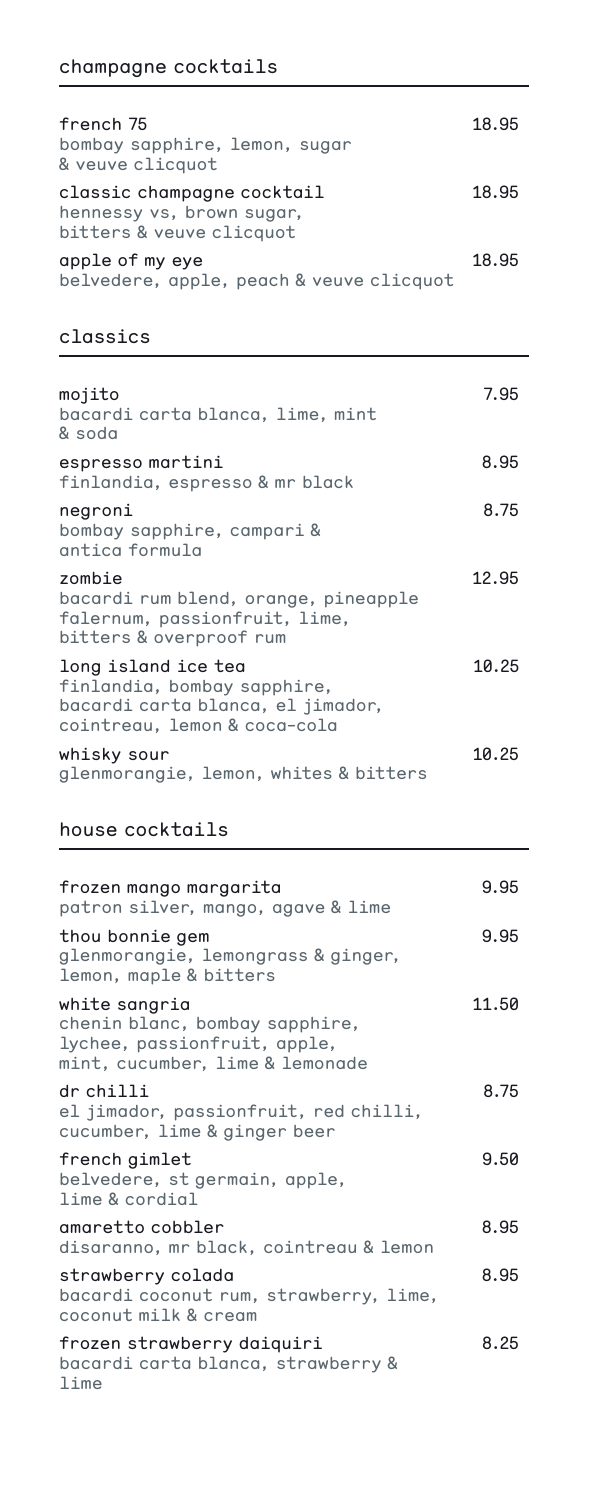### champagne & sparkling

veuve clicquot yellow label 125ml 14.50 / 175ml 20.50 / bottle 87.00 veuve clicquot rosé 125ml 17.50 / 175ml 24.75 / bottle 105.00 veuve clicquot rich bottle 125.00 prosecco bel canto 125ml £6.50 / 175ml £8.50 / bottle £34.00 codorniu 0% sparkling 125ml £3.95 / 175ml £5.25 / bottle £22.00

#### wine by the glass

|                                                  |       | 175ml 250ml |
|--------------------------------------------------|-------|-------------|
| white                                            |       |             |
| chenin blanc, kleine zalze<br>south africa       | 6.50  | 9.25        |
| vinho verde, lua nova<br>portugal                | 7.75  | 10.70       |
| chardonnay, cranswick<br>qustralia               | 8.50  | 12.25       |
| pinot grigio, fantinel<br>italy                  | 8.50  | 12.50       |
| sauvignon blanc, vavasour<br>new zealand         | 9.50  | 13.50       |
| red                                              |       |             |
| sangiovese, languor<br>italy                     | 6.50  | 9.25        |
| cabernet sauvignon, kleine zalze<br>south africa | 7.25  | 10.25       |
| carignan, baron de baussac<br>france             | 7.75  | 10.70       |
| montepulciano d'abruzzo, le salare 8.50<br>italy |       | 12.25       |
| malbec, brazos<br>argentina                      | 8.75  | 12.50       |
| d'ouro, quinta do portal<br>portugal             | 9.25  | 13.25       |
| rosé                                             |       |             |
| nicolas rouzet<br>france                         |       | 8.95 12.95  |
| pure mirabeau<br>france                          | 10.75 | 15.50       |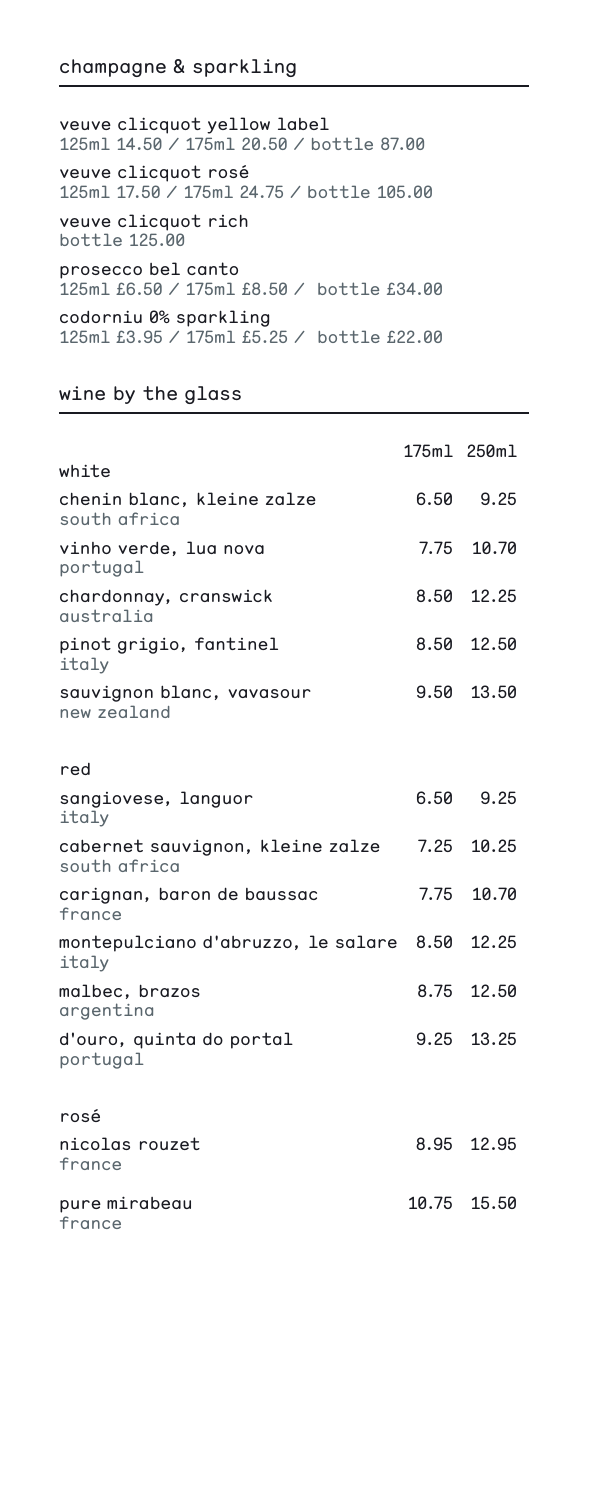|                                                                 | bottle |
|-----------------------------------------------------------------|--------|
| chenin blanc, kleine zalze<br>stellenbosch, south africa        | 27.00  |
| vinho verde, lua nova<br>portugal                               | 31.95  |
| chardonnay, 'lakefield' cranswick<br>new south wales, australia | 35.95  |
| pinot grigio, fantinel<br>friuli, italy                         | 36.00  |
| sauvignon blanc, tendem<br>languedoc, france                    | 39.95  |
| vermentino 'timo', san marzano<br>apulia, italy                 | 36.00  |
| sauvignon blanc, vavasour<br>marlborough, new zealand           | 37.95  |
| albarino, terre di asorei<br>rias baixas, spain                 | 39.95  |
| picpoul de pinet, belle mare<br>languedoc, france               | 41.95  |
| macon-village, la cave d'aze<br>burgundy, france                | 41.95  |
| gruner veltliner, ingrid gross<br>weinviertel, austria          | 46.00  |
| pouilly-fume, sebastien treuillet<br>loire valley, france       | 59.95  |
| chardonnay, meerlust<br>stellenbosch, south africa              | 72.95  |
| sauvignon blanc, cloudy bay<br>marlborough, new zealand         | 84.95  |
| chablis 1er cru, domaine roy<br>burgundy, france                | 110.00 |
| meursault, domaine bzikot<br>burgundy, france                   | 135.00 |

# sweet wine

| squternes. Lions de suduirqut<br>bordeaux, france |      | 7.50 14.50 |
|---------------------------------------------------|------|------------|
| port lbv, fonseca<br>porto, portugal              | 4.50 | 9.00       |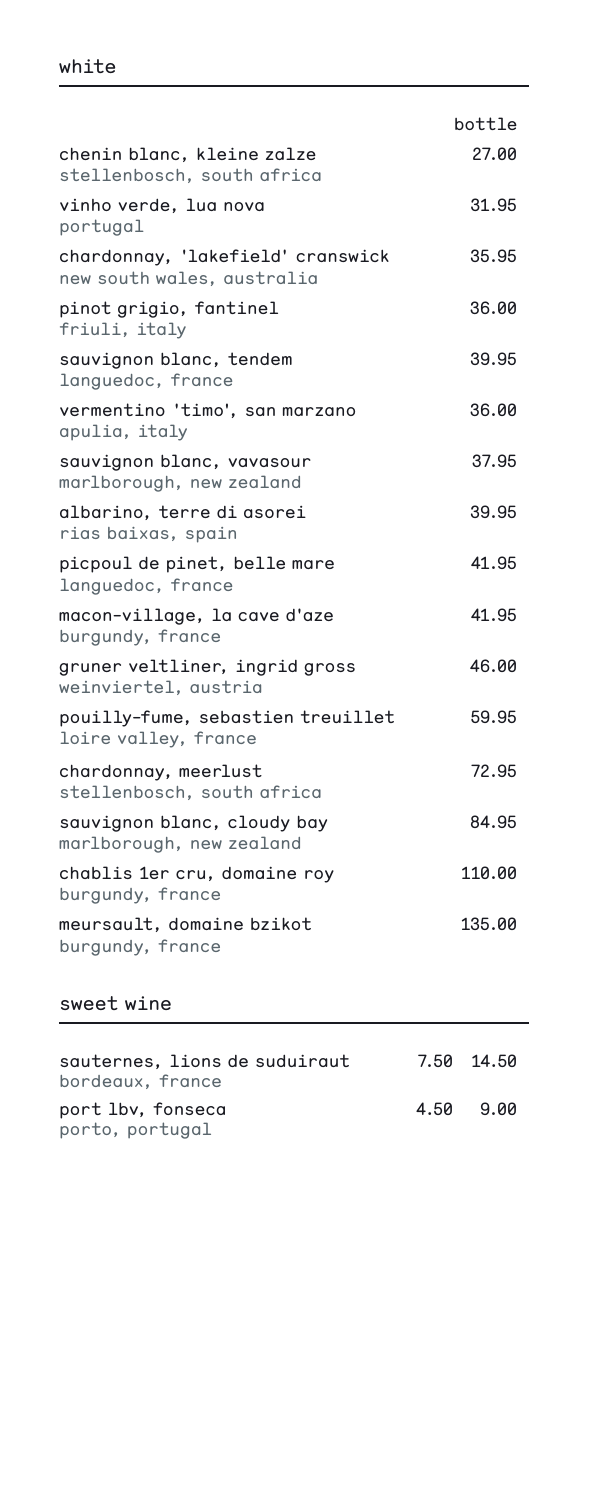|                                                                       | bottle |
|-----------------------------------------------------------------------|--------|
| sangiovese, languor<br>italy                                          | 27.00  |
| cabernet sauvignon, kleine zalze<br>stellenbosch, south africa        | 29.95  |
| carignan, baron de baussac<br>south france                            | 31.95  |
| montepulciano d'abruzzo, la salare<br>abruzzo, italy                  | 35.95  |
| malbec, brazos<br>mendoza, argentina                                  | 36.95  |
| primitivo, feudi salentini<br>puglia, italy                           | 34.95  |
| d'ouro, quinta do portal<br>duoro valley, portugal                    | 38.95  |
| bordeaux superior, château la gruala<br>bordeaux, france              | 38.95  |
| rioja crianza, gran bohedal<br>rioja, spain                           | 42.00  |
| zinfandel, cline cellars<br>california, usa                           | 51.95  |
| pinot noir, lomand wines<br>western cape, south africa                | 55.00  |
| romitoro toscana, castello romitora<br>tuscany, italy                 | 58.00  |
| valpolicella ripasso, fumanelli<br>veneto, italy                      | 61.00  |
| st emilion grand cru, chateau la croix<br>catenac<br>bordeaux, france | 72.00  |
| châteauneuf du pape, ogier<br>rhône valley, france                    | 79.00  |
| rubicon, meerlust<br>stellenbosch, south africa                       | 95.00  |
| cabernet sauvignon, banshee<br>napa valley, usa                       | 95.00  |

### rosé

|                                      | bottle |
|--------------------------------------|--------|
| nicolas rouzet<br>provence, france   | 37.95  |
| pure, mirabeau<br>provence, france   | 45.00  |
| whispering angel<br>provence, france | 83.00  |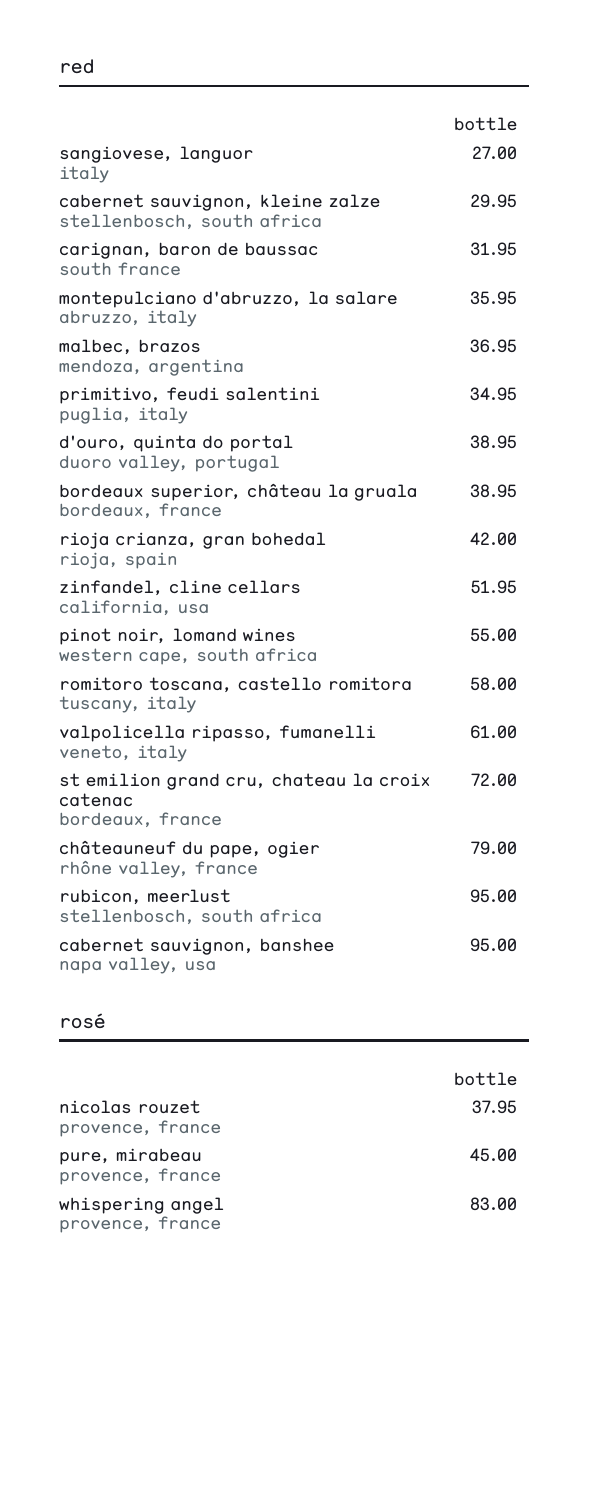| white                                                                                      |        |
|--------------------------------------------------------------------------------------------|--------|
|                                                                                            | bottle |
| meiomi chardonnay, monterey-sonoma<br>santa barbara, usa                                   | 55.00  |
| chateauneuf du pape blanc,<br>clos de l'oratoire des papes, ogier<br>rhone valley, francde | 106.00 |
| chassagne montrachet,<br>domaine bertrand bachalet<br>burgundy, france                     | 170.00 |
| red                                                                                        |        |
| grand malbec, terrezzas<br>mendoza, argentina                                              | 125.00 |
| pinot noir, resonance vineyard<br>yamhill-carlton, oregon                                  | 145.00 |
| pommard 1er cru,<br>domaine christophe vaudoisey<br>burgundy, france                       | 155.00 |
| amarone della valpolicella, fumanelli<br>veneto, italy                                     | 185.00 |
| chateau talbot 4er cru classe,<br>saint julien<br>bordeaux, france                         | 250.00 |
| chimney rock tomahawk vineyard<br>california, usa                                          | 285.00 |
| orange                                                                                     |        |
| assyrtiko, gaia wines<br>aegean islands, greece                                            | 90.00  |
| magnums                                                                                    |        |
| white                                                                                      |        |
| pouilly fume, sebastien treuillet<br>burgundy, france                                      | 120.00 |
| maison matisco, saint veran,<br>en pommards<br>burgundy, france                            | 150.00 |
| red                                                                                        |        |
| chateau rival bellevue superior<br>bordeaux, france                                        | 90.00  |
| marques de murrieta rioja<br>rioja, spain                                                  | 180.00 |

arzuaga crianza, ribera del duero 180.00 ribera del duero, spain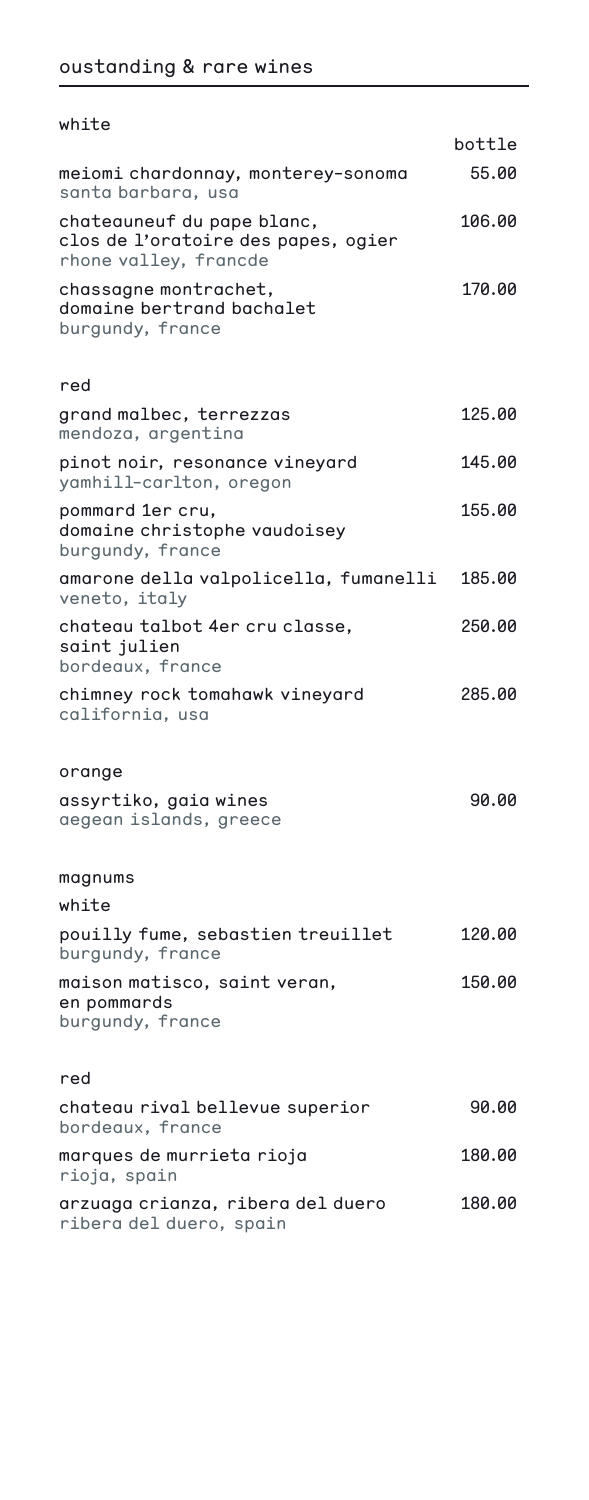# draught beer

| innis & gunn 4.6%     | half $3.00 /$ pint $5.95$ |
|-----------------------|---------------------------|
| lager, beer           |                           |
| innis & gunn ipa 4.2% | half $3.00 /$ pint $6.00$ |
| session IPA           |                           |
| guinness              | pint 6.25                 |

# bottle beers & ciders

| birra peroni industriale 4.7%         | 4.95 |
|---------------------------------------|------|
| sol                                   | 4.75 |
| thistly cross traditional cider 330ml | 5.50 |
| old mout pineapple & raspberry 500ml  | 6.95 |
| peroni 0%                             | 4.50 |

# eden mill gins

| original | 4.95 |
|----------|------|
| love     | 4.95 |
| golf     | 4.95 |
| forager  | 4.95 |
| neptune  | 4.95 |
| ramsay   | 4.95 |
|          |      |

### gin

| bombay sapphire               | 3.25 |
|-------------------------------|------|
| bombay bramble                | 4.00 |
| bombay sunset                 | 4.00 |
| bombay star                   | 5.00 |
| tangueray london dry          | 3.75 |
| tangueray 10                  | 5.95 |
| hendricks                     | 5.95 |
| the botanist                  | 5.50 |
| harris                        | 6.25 |
| monkey 47                     | 7.50 |
| darnley's original & spiced   | 4.50 |
| malfy – limone, rose, arancia | 5.25 |
| pilgrims                      | 4.95 |
| beefeater pink                | 3.95 |
| caorunn                       | 3.95 |
| brockmans                     | 4.50 |
| whitley neill                 | 4.50 |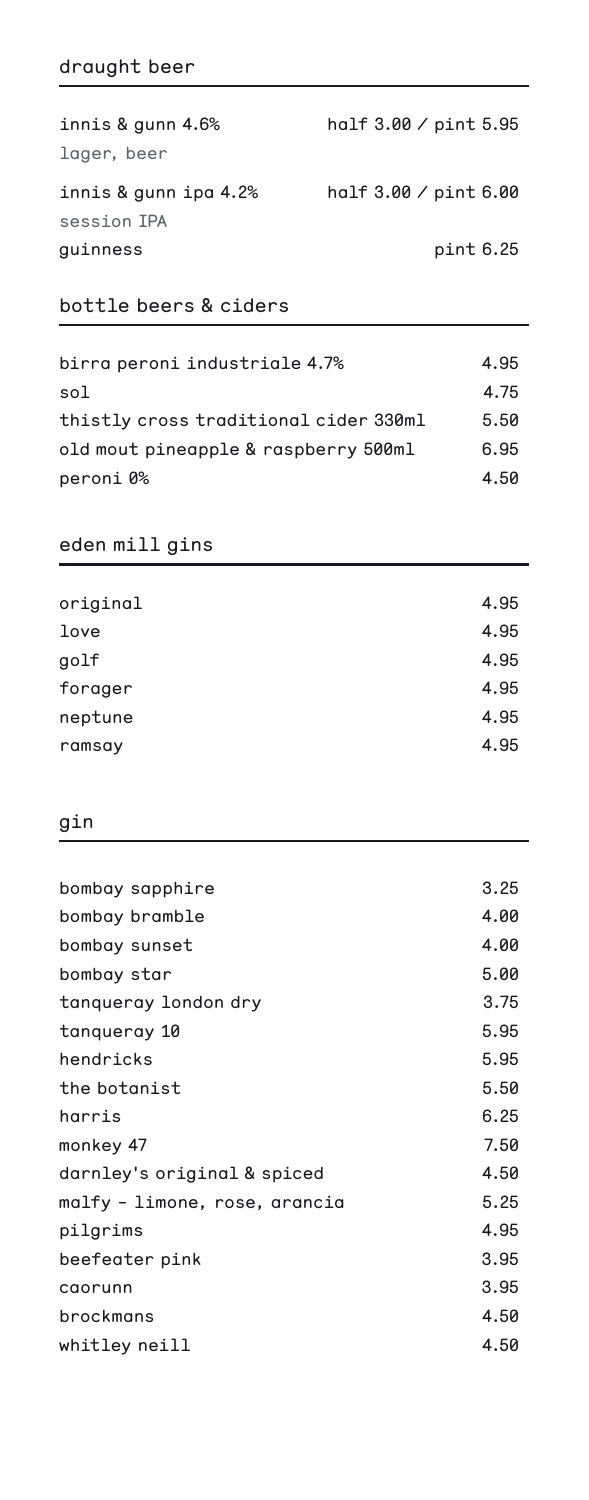| finlandia           | 3.00 |
|---------------------|------|
| belvedere           | 5.00 |
| grey goose original | 5.25 |
| grey goose citron   | 5.50 |
| ketel one           | 3.95 |
| zubrowka            | 3.95 |
| tito's              | 4.50 |

#### rum

| bacardi blanca       | 3.25 |
|----------------------|------|
| bacardi negra        | 3.50 |
| bacardi spiced       | 3.25 |
| bacardi coconut      | 3.25 |
| bacardi ocho anos    | 6.95 |
| sailor jerry         | 3.75 |
| havana 7             | 3.95 |
| diplomatico          | 4.50 |
| plantation pineapple | 4.95 |

#### cognac

| 5.25  |
|-------|
| 6.00  |
| 9.00  |
| 18.95 |
|       |

# tequila

| el jimador      | 3.95  |
|-----------------|-------|
| patron silver   | 6.95  |
| patron reposado | 7.50  |
| casamigo blanco | 5.75  |
| casamigo mezcal | 10.95 |
| ocho blanco     | 5.00  |

# american whiskey & bourbon

| jack daniels     | 3.75 |
|------------------|------|
| maker's mark     | 4.50 |
| woodford reserve | 5.50 |
| eagle rare       | 6.25 |
| rittenhouse rye  | 6.25 |
| bulleit rye      | 5.50 |
|                  |      |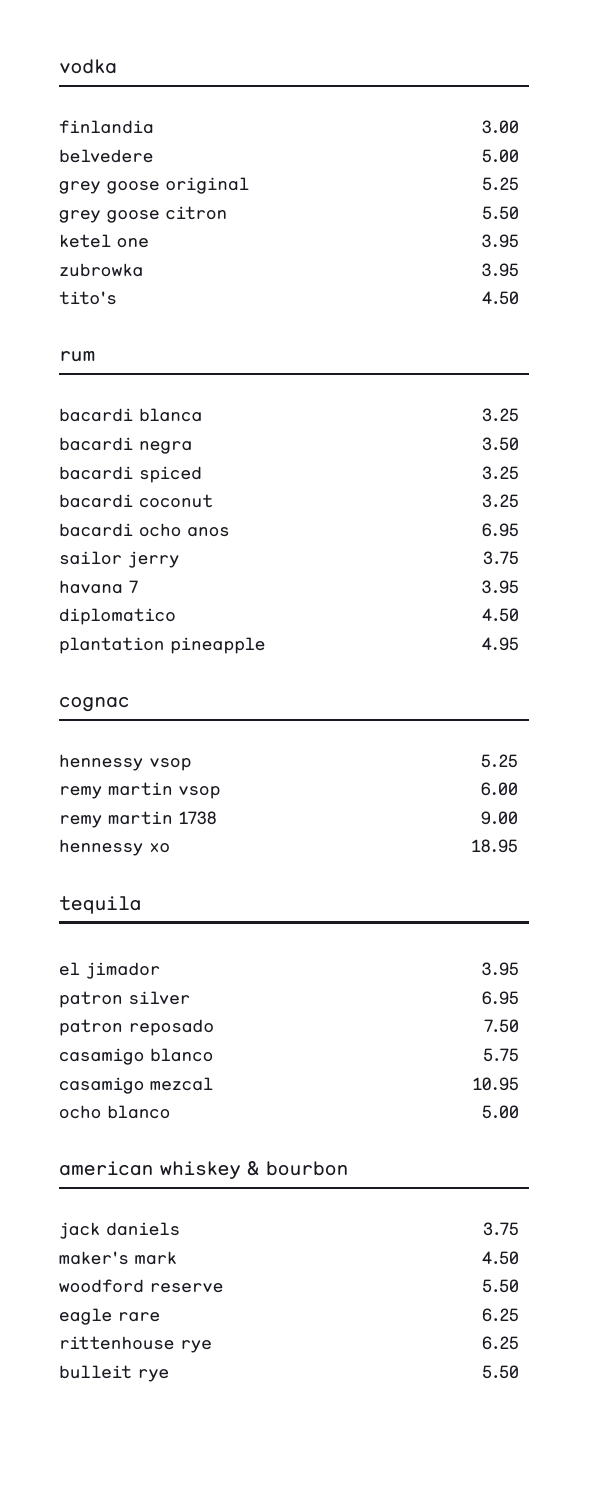#### whisky selection

### lowland

| quchentoshan three wood<br>blackcurrant, orange, plum,<br>dark chocolate, cherries, treacle<br>& toffee | 6.00  |
|---------------------------------------------------------------------------------------------------------|-------|
| eden mill single malt<br>vanilla, candied barley, hazelnut                                              | 11.00 |
| kingsbarns<br>bourbon cask, vanilla, coffee                                                             | 6.00  |

# island/coastal

| highland park 12<br>kirkwall, manuka honey, light grassiness,<br>citrus, orange, granary toast & jasmine<br>green tea | 4.95  |
|-----------------------------------------------------------------------------------------------------------------------|-------|
| talisker 10<br>skye, peppery & sweet<br>on the palate with an appetising sweetness                                    | 6.25  |
| talisker 18<br>leather pipe tobacco, sweet sherry<br>& polished oak                                                   | 10.00 |

#### speyside

| benriach 10<br>oak spice, green apple, dried apricot,<br>peach & banana                            | 4.50 |
|----------------------------------------------------------------------------------------------------|------|
| balvenie doublewood 12<br>black pepper, cinnamon, milk chocolate &<br>stewed fruit, complex & rich | 6.50 |
| macallan 12<br>woodspices & citrus, balanced with<br>raisins & caramel                             | 8.50 |
| craigelachie<br>vanilla, toffee, fudge & rich                                                      | 6.50 |
| benromach 15<br>ginger, mint, apple, honey & fruitcake                                             | 6.50 |

#### islay

| ardbeg 10<br>peat & malty flavours & naturally sweet<br>giving way to a natural sweetness | 5.95  |
|-------------------------------------------------------------------------------------------|-------|
| port charlotte<br>smoky peat, orange peel, rye                                            | 10.00 |

# campbeltown

springbank 15 9.50 dark chocolate, figs, marzipan, brazil nuts, vanilla, oak & sherry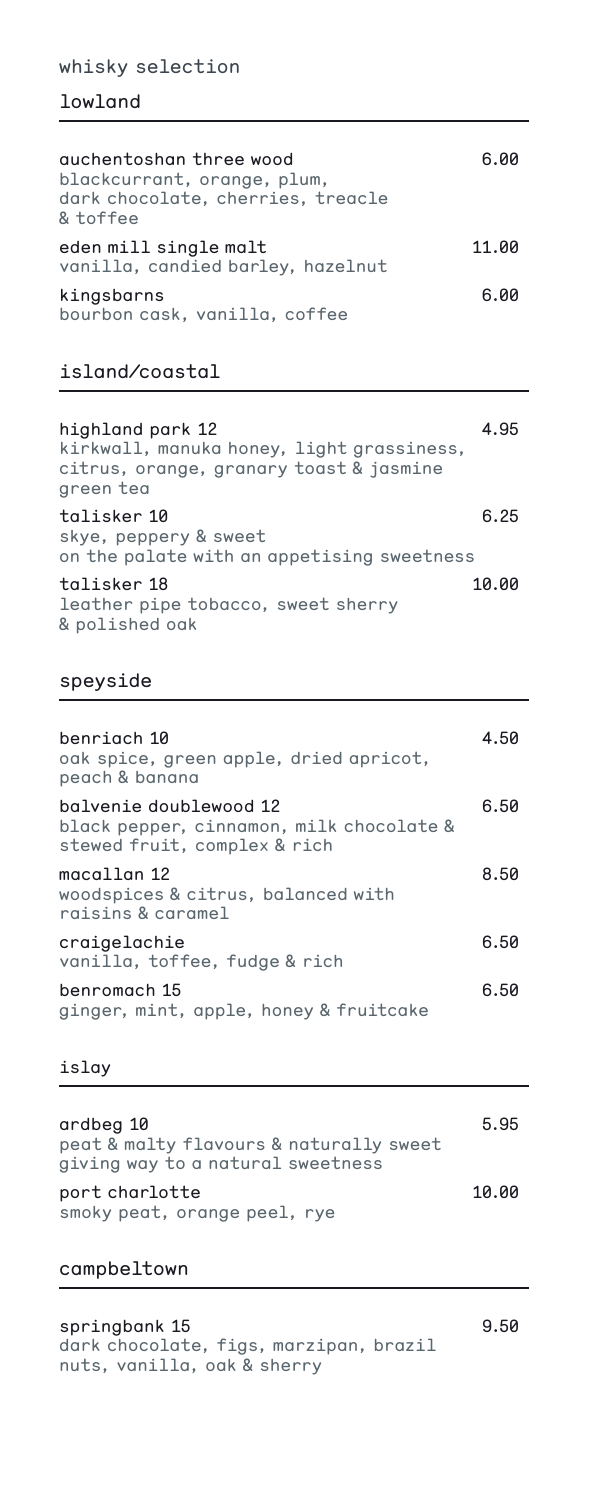# highland

| glenmorangie<br>floral, vanilla, orange & peach                                                      | 4.95  |
|------------------------------------------------------------------------------------------------------|-------|
| glendronach 18 allardice<br>christmas cake, chocolate, hazelnut,<br>honey, blackcurrants & blueberry | 12.50 |
| glenfiddich ipa experiment<br>hops, citrus, vanilla                                                  | 7.00  |
| dalwhinnie 15<br>toffee, floral smoky spice                                                          | 6.00  |
| aberfeldy 12<br>mixed spices, honey, plum, vanilla & fudge                                           | 5.50  |
| irish                                                                                                |       |
| jameson original                                                                                     | 3.50  |
| jameson caskmate                                                                                     | 3.95  |
| slane                                                                                                | 3.95  |
| japanese                                                                                             |       |
| hibiki harmony<br>red berry, dates, oaky spice                                                       | 10.75 |
| blended                                                                                              |       |
| johnnie walker blue label                                                                            | 11.50 |
| johnnie walker black label                                                                           | 4.00  |
| chivas regal                                                                                         | 5.00  |
| dewar's                                                                                              | 4.50  |
| outstanding single malts                                                                             |       |
| benriach 22 46.0%<br>chocolate, raisins & dates                                                      | 17.00 |
| glenscotia 25 48.8%<br>fruity, apple & orange oil                                                    | 29.50 |
| macallan 18 sherry oak<br>toffee, tobacco, coffee                                                    | 33.00 |
| loch lomand 19<br>sweetnote of honey, tropical fruits                                                | 22.00 |
| loch lomond 25<br>rich fruity, peach, pear, cloves<br>& cinnamon<br>islands                          | 37.00 |
| eyside                                                                                               |       |